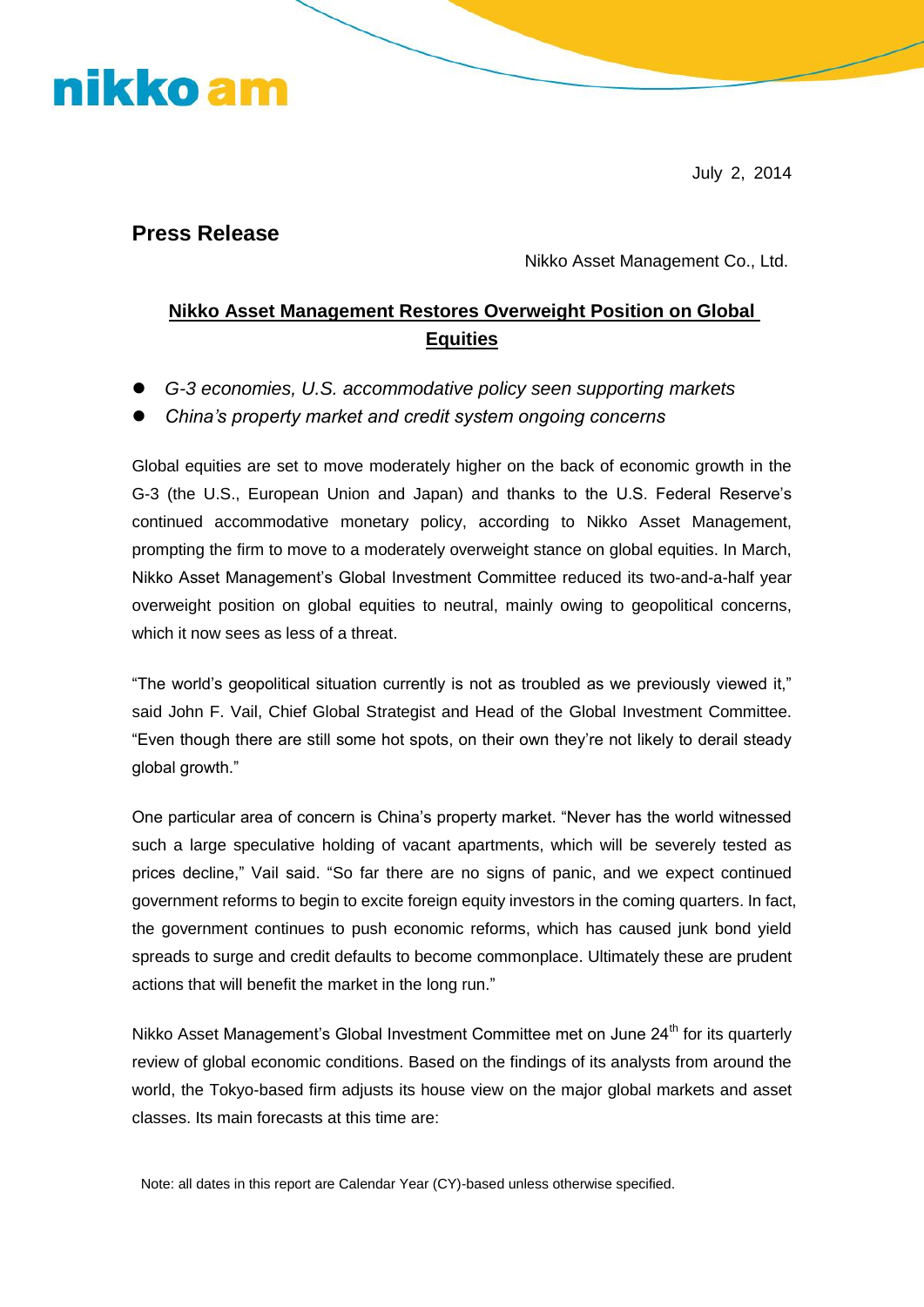# nikko am

Japan: Second-half 2014 GDP growth of 0.3%-0.5% half-on-half, seasonally adjusted, with equities rising 9% in yen terms over the next six months.

U.S.: Second-half 2014 GDP growth of 2.9%-3.1% half-on-half, seasonally adjusted, with equities rising 6% in dollar terms over the next six months.

Eurozone: Second-half 2014 GDP growth of 1.8%-1.9% half-on-half, seasonally adjusted, with equities rising 5% in dollar terms over the next six months.

"Japan's economy is following our expectations fairly closely, but we still believe that growth is understated by falling inventories and other unusual factors," Vail said. "Japanese stocks have rallied strongly to approach their cycle highs in yen terms. Versus other global markets in U.S. dollar terms, they have bounced back from a historical low, but they likely have much underperformance to regain. The country's shares are under-owned and underappreciated, even as corporate taxes are very likely to be slashed and GPIF reallocates to stocks. Already, some global-macro hedge funds are showing interest."

"Meanwhile, the U.S. economy is strongly bouncing back from the bad winter weather, with consumer spending, capital expenditure and housing construction leading the way," Vail commented. "As for the Eurozone, conditions were a bit unstable in the first quarter but should improve going forward. We believe that underneath the surface, the entire system remains quite fragile. Clearly, geopolitical conditions have worsened, and the region, especially Germany, is highly dependent on Russian trade, including energy imports."

In other calls, Nikko Asset Management sees the Bank of Japan relaxing its monetary policy even further in the second half of 2014. "The CPI is high due to the VAT hike, and nearly all of the major GDP component indicators are rising, indicating price gains through the entire economy," Vail commented. "But consumer pipeline inflation is decelerating sharply and the rent component of the CPI has not started to rise, even though it has at least stabilized, which leads us to believe that the BOJ will need to ease further after summer in order to achieve its 2% core inflation target."

Global coordination efforts to reduce Europe's dependence on natural gas will highly motivate Japan to reduce its gas imports by restarting a few nuclear power plants in the second half and even more in 2015. "It's hard to overestimate how much this would improve business sentiment in Japan, and energy costs for the entire economy would be helpfully reduced, according to Vail.

Note: all dates in this report are Calendar Year (CY)-based unless otherwise specified.